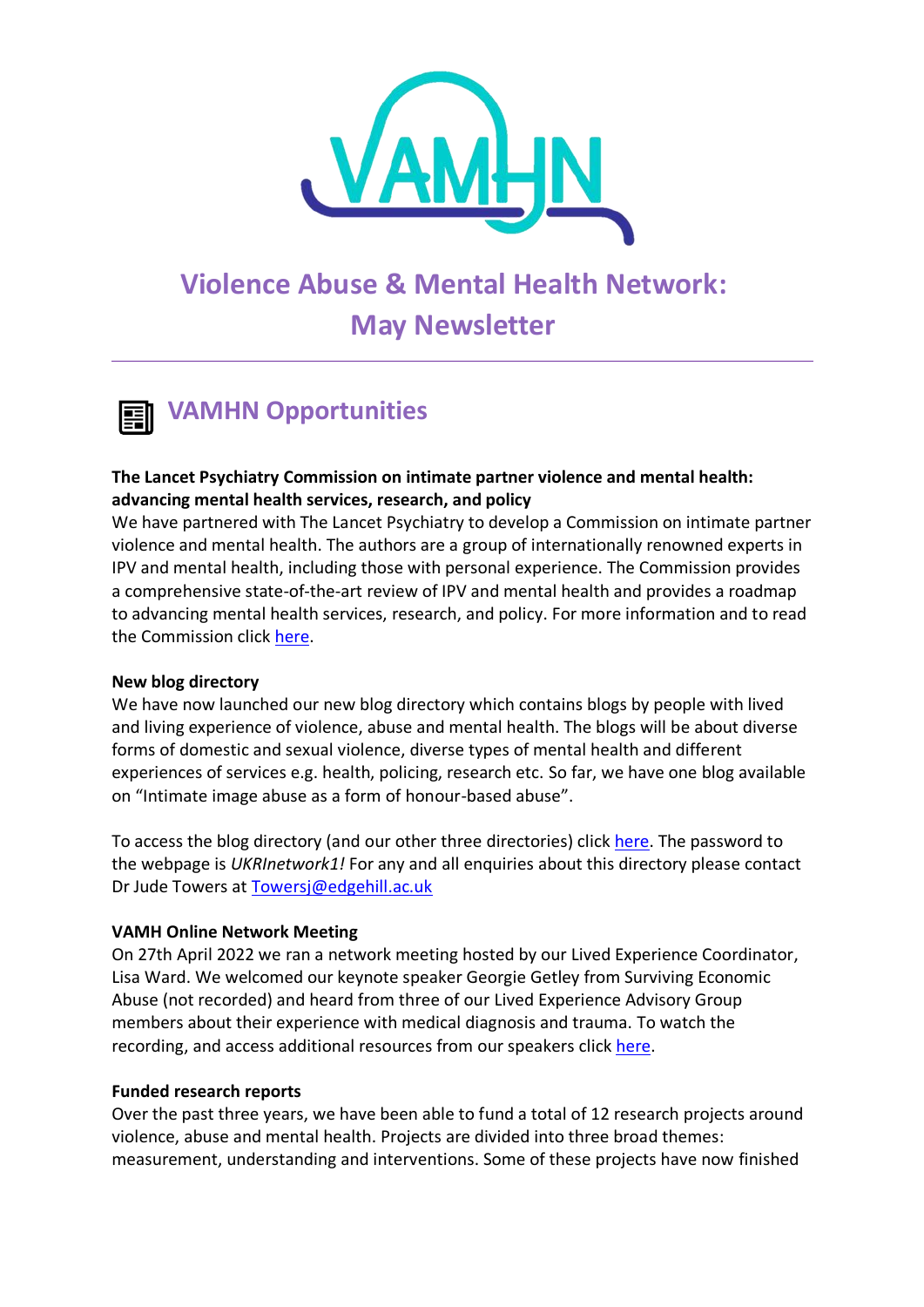and we are able to share their findings with you. So far we have three reports available to read:

- 1. "What difference does it make? An intersectional framework to measure mental health harms in women and men associated with different thresholds of violence and abuse: a systematic review and meta-analysis" – PI: Nadia Mantovani, St George's University of London. **Read the report [here.](https://www.vamhn.co.uk/uploads/1/2/2/7/122741688/nadia_mantovani_final_report__1_.pdf)**
- 2. "PaRental intimate partner viOlence and abuse: measuremenT of the risk of Exposing Children and the menTal health impact: PROTECT study" – PI: Ruth McGovern, Newcastle University. **Read the report [here.](https://www.vamhn.co.uk/uploads/1/2/2/7/122741688/ruth_mcgovern_final_report.pdf)**
- 3. "Understanding the impact of micro- and macro-level violence during adolescence on mental health at the transition to adulthood" – PI: Rachel Latham, King's College London. **Read the report [here.](https://www.vamhn.co.uk/uploads/1/2/2/7/122741688/rachel_latham_final_report__1_.pdf)**

To see the details of all of the projects we have funded so far, clic[k here.](https://www.vamhn.co.uk/funded-research.html)

#### **Early Career Researcher Bursary Award Scheme**

Our next round of Early Career Researcher Bursary Awards is now open! The bursary aims to support junior researchers to attend training courses, research placements at institutions other than their own, and conferences. Bursaries can be used towards training course and/or conference fees, or for travel and accommodation to support attendance. This includes registration fees for virtual webinars and conferences.

These awards are open to early career researchers from **both UK universities and third**  sector organisations. The deadline is 4<sup>th</sup> November 2022. To find out more and to apply [click here.](https://www.vamhn.co.uk/ecr-bursaries.html) To read what our previous ECR bursary winners have done with their awards click [here.](http://www.vamhn.co.uk/blog/category/vamhn-bursary-award-blogs)

## **Other Training, Events and Opportunities**

**The Sexual Violence Priority Setting Partnership** is running a webinar on the 22<sup>nd</sup> June from 1-2.30pm on "The Top 10 Priorities for Sexual Violence and Abuse Research". To register your attendance click [here.](https://www.eventbrite.co.uk/e/webinar-the-top-10-priorities-for-sexual-violence-and-abuse-research-registration-302574557647)

The Connect Centre have issued a call for abstracts for their upcoming conference on the 5<sup>th</sup> October 2022 on new research or case studies drawn from practice on *Effective Interventions to Prevent and Reduce Harm and Abuse.* UK and international contributions are welcome. The deadline for abstract submission is 31<sup>st</sup> May 2022. You can submit your abstract via the online form [here.](https://forms.office.com/pages/responsepage.aspx?id=gpn262sDxEyyAnrrGUxQZd5Xicix3KtPuADbFGBQLkVUMUFCN1gyQlBTMThJM0RENFJYVTBXTTNPUi4u&web=1&wdLOR=cA29ECC59-DDC5-4E81-8649-FA040E7D3A23) Please contact Dr Nicola Farrelly [NFarrelly@uclan.ac.uk](mailto:NFarrelly@uclan.ac.uk) or Dr Kelly Bracewell [KBracewell1@uclan.ac.uk](mailto:KBracewell1@uclan.ac.uk) if you require additional information.

**AVA** have released new dates for their range of online courses for service managers and practitioners. You can access them [here.](https://avaproject.org.uk/training/#Upcoming)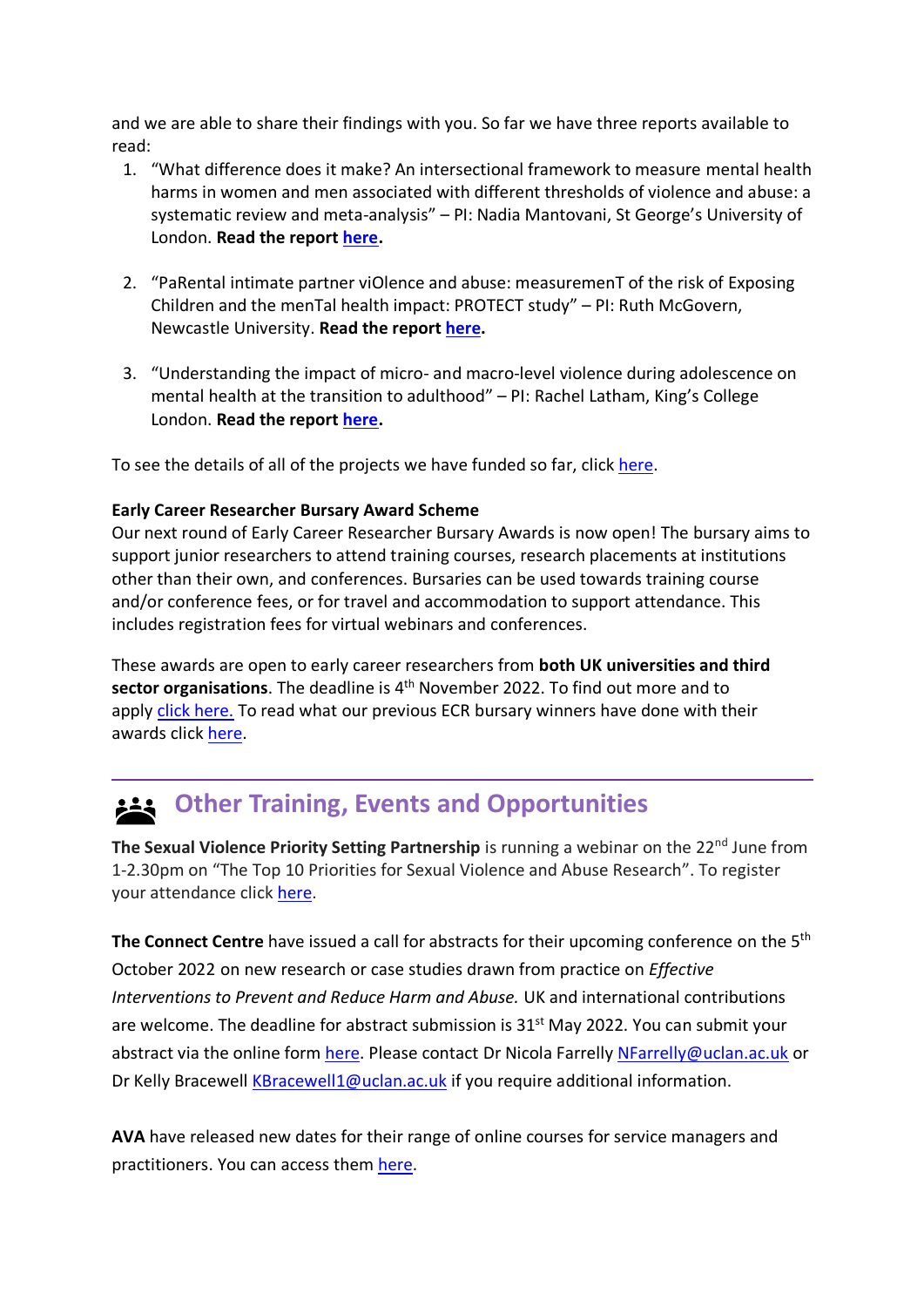**The Havens** are hosting its second conference on Friday 7<sup>th</sup> and Saturday 8<sup>th</sup> October 2022, with the theme being "Trauma-informed practices / services in support of those affected by sexual violence" (working title). They would like to invite the submission of abstracts for this conference. For more details on how to submit, contac[t kch-tr.havensconference@nhs.net.](mailto:kch-tr.havensconference@nhs.net)

**The Centre for Police Research and Learning** are hosting a one-day conference on Violence Against Women and Girls looking specifically at Domestic Abuse and Rape and Serious Sexual violence (RASSO) based offences. The conference takes place on 21<sup>st</sup> June 2022 at the Open University campus in Milton Keynes between 10am-4pm. This event is free of charge. For more information on how to attend contact Dr Anna Hopkins at [anna.hopkins@open.ac.uk](mailto:anna.hopkins@open.ac.uk)

**ShiVAR** are running an event on "Interpreters, Health & Social care professionals and Gender based violence" on the  $7<sup>th</sup>$  June from 1.30-3pm. They invite professionals who work with interpreters and victims of gender-based violence /domestic violence and abuse to attend and participate in the discussion. For more information and to sign up click [here.](https://www.eventbrite.co.uk/e/interpreters-health-social-care-professionals-and-gender-based-violence-tickets-347921591847?utm-campaign=social&utm-content=attendeeshare&utm-medium=discovery&utm-term=listing&utm-source=cp&aff=escb)

## **Ongoing Research**

**Gilda Spaducci at King's College London** is running a study on service delivery for survivors of sexual violence. The study seeks to

- a) understand healthcare professionals' experiences of inquiring and responding to disclosures of sexual violence in women who are racially and/or ethnically minoritised.
- a) identify the barriers and facilitators that healthcare professionals experience in providing support to minoritised women who are survivors of sexual violence.
- a) work together with professionals and service users to co-create recommendations for clinical practice and co-design an educational resource for professionals.

If you are a front-line professional working in a mental health or substance use service from the South London and Maudsley NHS Trust or Change Grow Live, then you are eligible to participate in a 1-1 interview to discuss your experiences of inquiring and responding to sexual violence in minoritised service users. For full details click [here](https://twitter.com/GSpaducci/status/1507006775693783041) or get in touch with Gilda at [gilda.2.spaducci@kcl.ac.uk.](mailto:gilda.2.spaducci@kcl.ac.uk)

The second branch of this study seeks to explore the mental health and/or substance use needs, experiences and expectations of women who are racially and/or ethnically minoritised.

You are eligible to participate in a 1-1 interview if you:

- 1. Have experienced sexual violence at any age
- 2. Self-identify as female
- 3. Self-identify as racially and/or ethnically minoritised
- 4. Are over 18
- 5. Have accessed or currently accessing mental health and/or substance use services in adulthood
- 6. Can provide informed consent

For full details click [here](https://twitter.com/GSpaducci/status/1516409648093581316) or get in touch with Gilda at [gilda.2.spaducci@kcl.ac.uk](mailto:gilda.2.spaducci@kcl.ac.uk)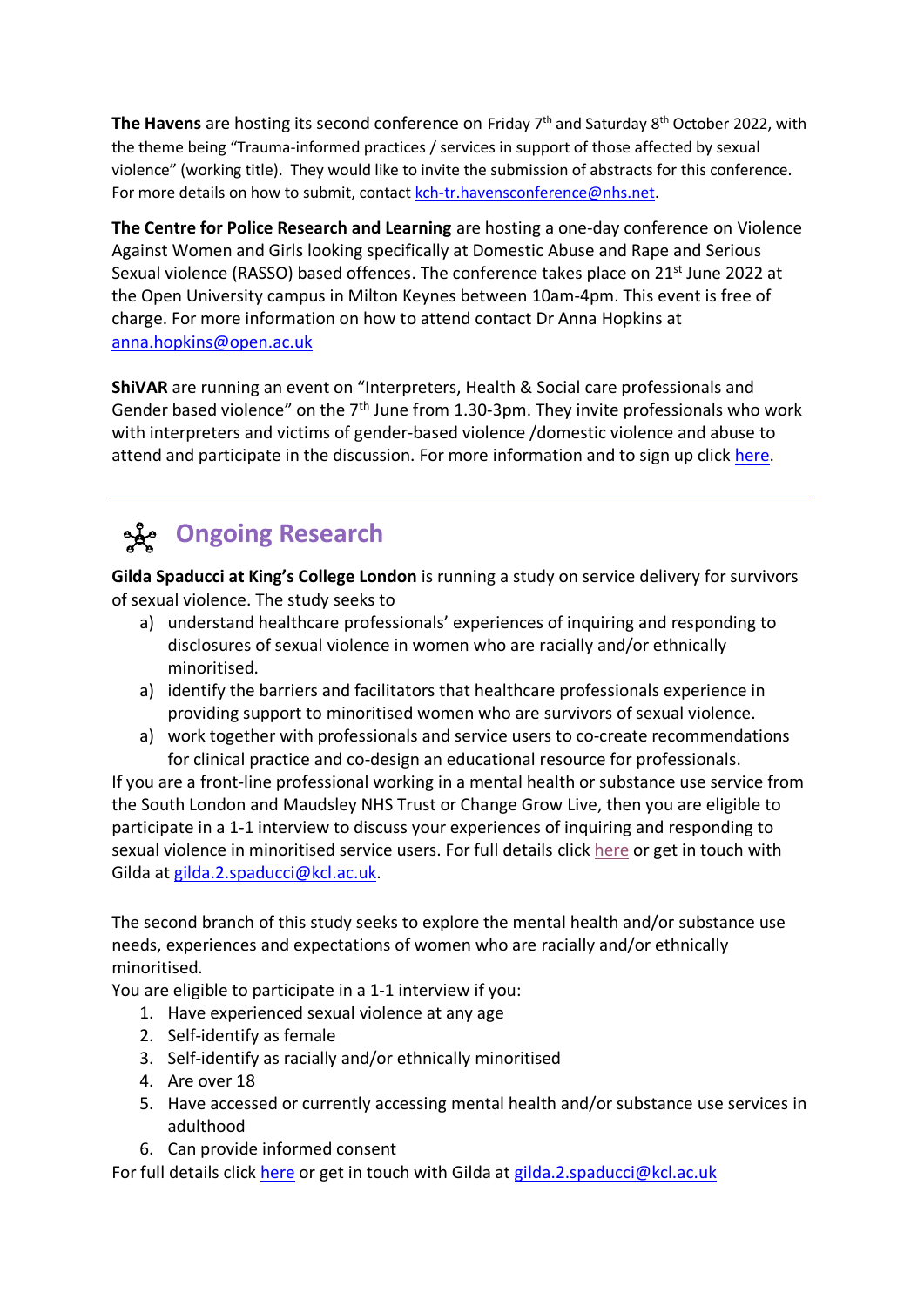**AVA (Against Violence & Abuse) is working with Manchester Metropolitan** University to recruit South Asian women for sensitive 1-1 interviews as part of their research project exploring South Asian women's experiences of alcohol and/or drug use where substances have led to difficulties or problems in their lives. The aim of the study is to improve service provision for South Asian women.

For the purpose of this study, AVA is looking to recruit 10 women from South Asian backgrounds who identify as having/had a problematic relationship with alcohol to take part in interviews over the summer (there is no deadline for interview application).

- The interviews can take from May throughout the summer, either online or over the phone and will last between 40 minutes to 1 hour.
- All interview participants will remain anonymous, confidentiality upheld, and data collected will be held in accordance with [Manchester Metropolitan's GDPR Policy](https://eur03.safelinks.protection.outlook.com/?url=https%3A%2F%2Fwww.mmu.ac.uk%2Fdata-protection&data=05%7C01%7Cvamhn%40kcl.ac.uk%7C3d573f58e42b4e10a52b08da326155ec%7C8370cf1416f34c16b83c724071654356%7C0%7C0%7C637877690883332891%7CUnknown%7CTWFpbGZsb3d8eyJWIjoiMC4wLjAwMDAiLCJQIjoiV2luMzIiLCJBTiI6Ik1haWwiLCJXVCI6Mn0%3D%7C3000%7C%7C%7C&sdata=l62DI8vTHwty65iNWayR66zcZ6tBXSuYUDlNqCPZeag%3D&reserved=0).
- Interviews will be carried out by female researchers and accessibility needs/costs can be covered.
- Participants can opt out at any point in the process.
- Participants will receive a £20 voucher for taking part.
- Once someone has shown interest, their name and contact details will be passed on to the researcher from the university who will follow up and arrange the interviews.

Please contact [ella.sinclair@avaproject.org.uk](mailto:ella.sinclair@avaproject.org.uk) if you require any further information, would like to take part, or are an organisation that is interested in working with us to recruit participants.

**Safelives** has opened a survey to capture professional perspectives on perpetrator data collection. You can access the survey [here.](https://wh1.snapsurveys.com/s.asp?k=165168006676) Additionally, they are looking to conduct interviews with key professionals regarding current data collection and also gather perspectives on a nationally recognised dataset. They want to hear from a cross-section of different organisations and individuals from across the country including expert partner organisations, experts in practice, frontline services, commissioners and policy makers. These interviews will take approximately 30 minutes. For more information about taking part in the interviews please contact Jennifer at [jennifer.dunn@safelives.org.uk.](mailto:jennifer.dunn@safelives.org.uk)

**The UKPRP** are issuing a call for evidence on the impact of specialised services. They are interested in hearing about any services or interventions which have been provided specifically to people who have experienced domestic and/or sexual violence or abuse. They are looking for formal evaluations of whether, after completing the intervention or leaving the service, there was an impact on victim/survivors' safety, in particular the type, frequency and severity of violence experienced, as well as wellbeing and empowerment. Please send or direct them to formal evaluations:

- Of any type of service or intervention aimed specifically at women and/or men who have experienced any form of domestic and/or sexual violence and abuse
- Conducted in the UK
- With data collected at at least two time-points (i.e., before and after the service use), **and/or** compared to a group that did not receive the service
- Which includes measurement of one or more of the following:
	- Safety (e.g., type/severity/frequency of violence and/or abuse, feeling safer)
	- Empowerment (e.g., feelings of empowerment/self-confidence)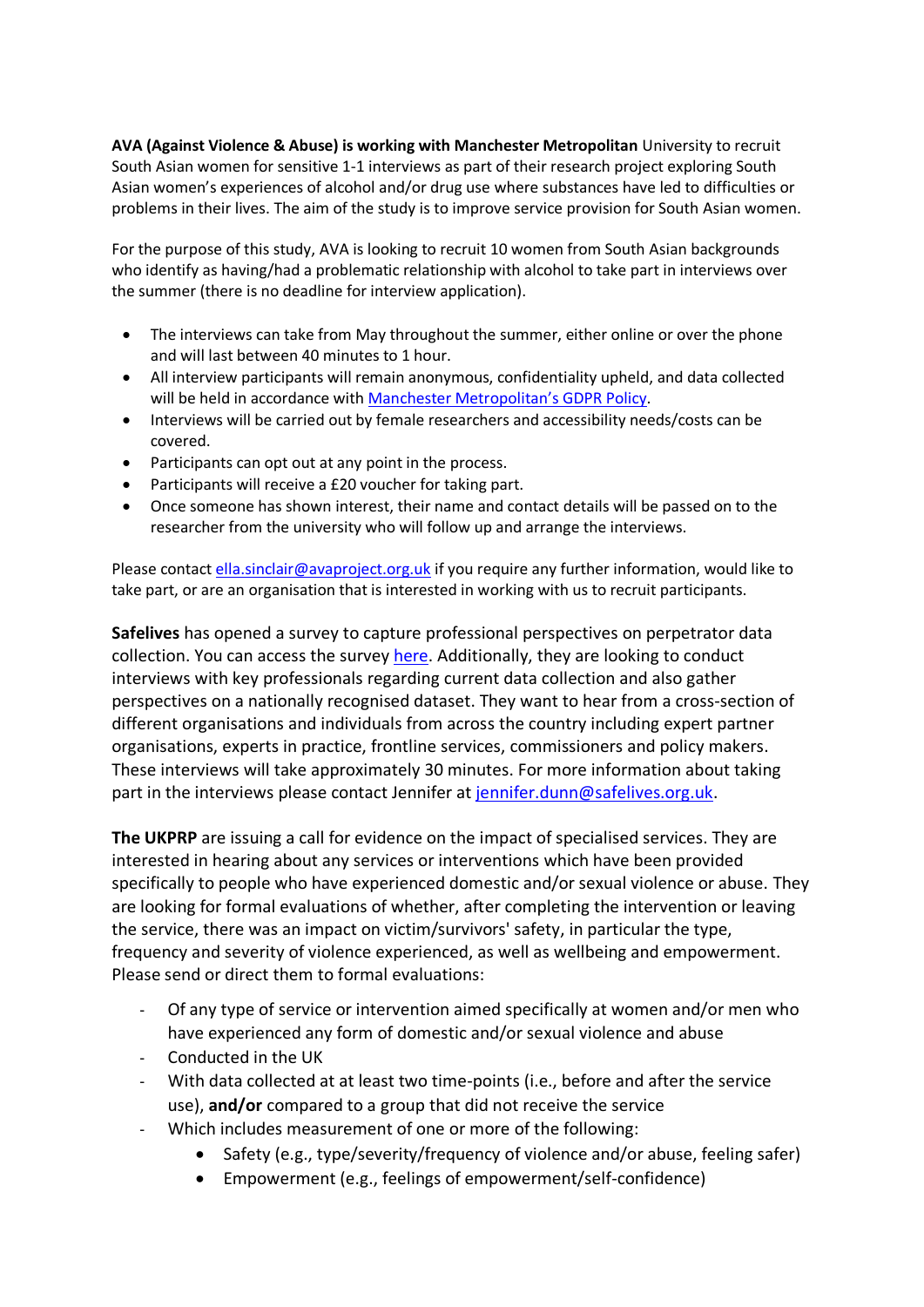• Wellbeing (e.g., physical health, stress, anxiety, quality of life, isolation)

For more information on the project and to contact them with information, please email Sophie at [Sophie.r.carlisle@kcl.ac.uk.](mailto:Sophie.r.carlisle@kcl.ac.uk) By 10<sup>th</sup> June.



#### **The Lancet Psychiatry Commission on intimate partner violence and mental health: advancing mental health services, research, and policy**

We have partnered with The Lancet Psychiatry to develop a Commission on intimate partner violence and mental health. The authors are a group of internationally renowned experts in IPV and mental health, including those with personal experience. The Commission provides a comprehensive state-of-the-art review of IPV and mental health and provides a roadmap to advancing mental health services, research, and policy. For more information and to read the Commission click [here.](https://www.thelancet.com/commissions/intimate-partner-violence)

#### **Confidential support to prevent child sexual abuse: A review of the first 12 months of live chat on the Stop It Now! UK and Ireland helpline** – *Naldrett et al, 2022*

This report from the Lucy Faithfull Foundation reviews the addition of the online live chat service to the Stop It Now! UK and Ireland helpline. This is a confidential service available to anyone with concerns about child sexual abuse, including adults worried about their own or someone else's sexual thoughts, feelings or behaviour towards children. The report outlines the reasoning behind the development of the live chat function, along with important aspects of the implementation process. To read the report click [here.](https://www.lucyfaithfull.org.uk/faithfull-papers-research.htm?utm_source=ad&utm_medium=email&utm_campaign=Clinks_April22)

**Benefits and tips for running a lived experience group for research** - *The Loneliness & Social Isolation in Mental Health Research Network Co-Production Group*

This resource highlights the importance of lived experience involvement in research and outlines tips on how to successfully run a co-production group. The resource is written by the co-production group from the UKRI The Loneliness & Social Isolation in Mental Health [Network.](https://www.ucl.ac.uk/psychiatry/research/epidemiology-and-applied-clinical-research-department/loneliness-and-social-isolation) You can read it [here.](https://www.ucl.ac.uk/psychiatry/sites/psychiatry/files/lsimhrn_cog_-_benefits_tips_le_group_for_research_06.05.2022.pdf)

*For more useful resources and links, take a look at [our website here](about:blank)*

### **VAMHN Forum**

Whether you want to share a survey, find collaborators for a bid or discuss a paper you've written, the VAMHN forum is a space for you to do that. To sign up to the forum and start connecting to other VAMHN members click [here.](https://vamhn6.wixsite.com/forum) Full instructions on how to use the forum can be found on the homepage.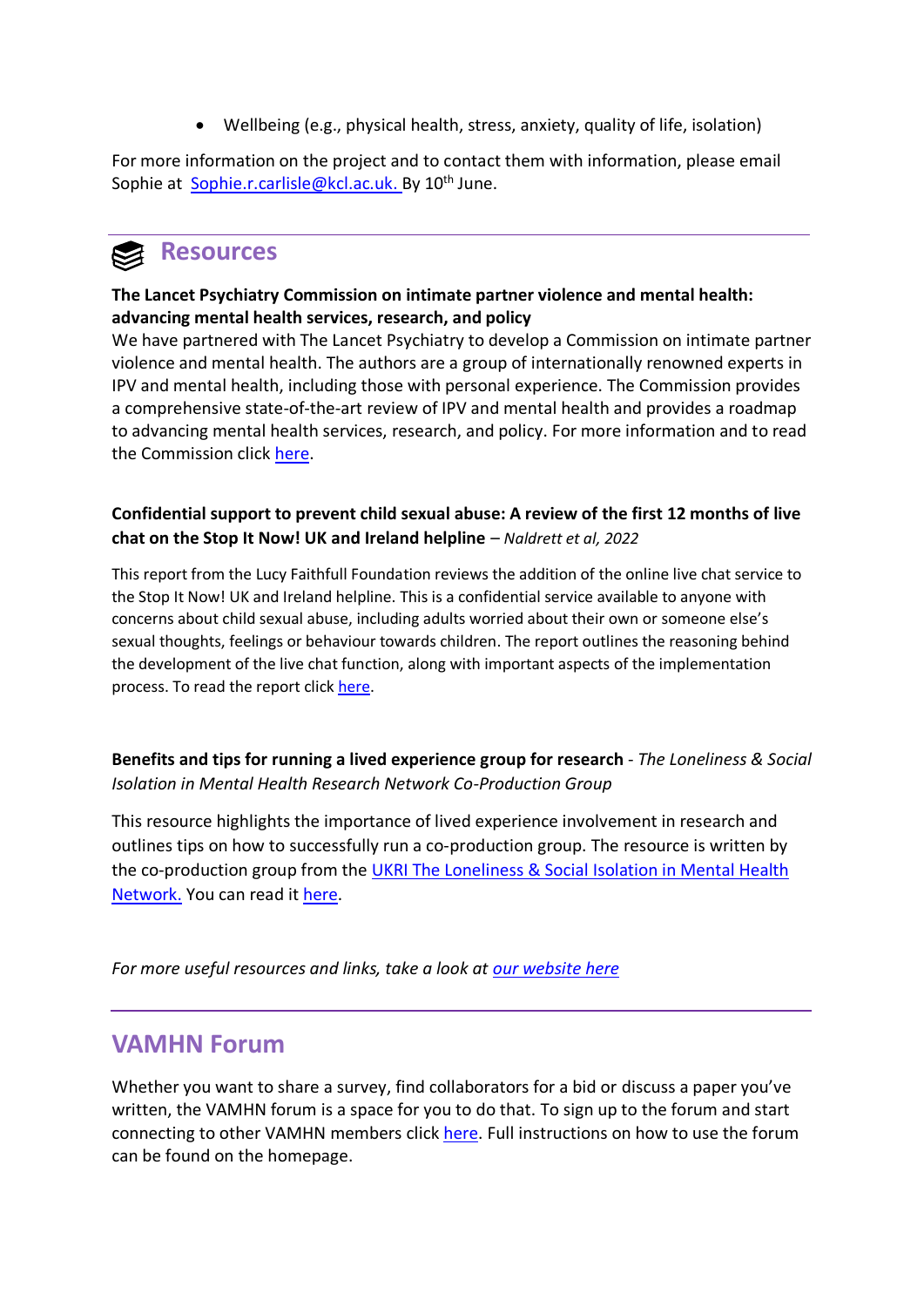### **VAMHN Directories**

The VAMHN has developed three active directories available on our website for our members to access. To access our directories masterpage click [here.](http://www.vamhn.co.uk/directories.html)

#### **1. VAMHN Data Directory**

This resource indexes UK datasets, data repositories, and aggregate/published statistics about violence, abuse, and mental health, providing you with information about these resources and how to access them. To access this resource, click [here](about:blank). We'll be continually adding to the data directory, so if you know of a resource that we haven't yet indexed, please tell us about it by completing the template at the bottom of the Directory webpage [here,](about:blank) and emailing to Dr Jude Towers at [Towersj@edgehill.ac.uk.](mailto:Towersj@edgehill.ac.uk) Please note that the resource should be either publicly available or available upon application. You do not need a password to access the data directory.

#### **2. VAMHN Expert Directory**

Our Expert Directory collates details of Network member expertise – e.g., academics, policymakers, practitioners, those with lived experience, etc. This resource can be used to help members find experts to help with bids or research or more general questions and queries. To access the Expert Directory webpage click [here.](https://eur03.safelinks.protection.outlook.com/?url=http%3A%2F%2Fwww.vamhn.co.uk%2Fexpert-directory.html&data=04%7C01%7Cvamhn%40kcl.ac.uk%7Ca698467a69994c7b1d3608d93faa0150%7C8370cf1416f34c16b83c724071654356%7C0%7C0%7C637610821666076220%7CUnknown%7CTWFpbGZsb3d8eyJWIjoiMC4wLjAwMDAiLCJQIjoiV2luMzIiLCJBTiI6Ik1haWwiLCJXVCI6Mn0%3D%7C1000&sdata=7i15Fcr0PZl%2Bz4LWqeGwy8mxFxq6cEVgikE47ufXHVk%3D&reserved=0) **The password to the webpage is UKRInetwork1!**

#### **3. VAMHN Network Directory**

This directory is for organisations and networks – again, academic, policy-making, practitioner, lived experience, third sector, voluntary sector, etc. These may be formal or informal; organisations, discussion forums, mailing lists; etc. The resource can be used to help members find relevant networks to join, to signpost others to and potentially to help with bids or research or more general questions and queries. To access the Network Directory webpage click [here.](https://eur03.safelinks.protection.outlook.com/?url=http%3A%2F%2Fwww.vamhn.co.uk%2Fnetwork-directory.html&data=04%7C01%7Cvamhn%40kcl.ac.uk%7Ca698467a69994c7b1d3608d93faa0150%7C8370cf1416f34c16b83c724071654356%7C0%7C0%7C637610821666086211%7CUnknown%7CTWFpbGZsb3d8eyJWIjoiMC4wLjAwMDAiLCJQIjoiV2luMzIiLCJBTiI6Ik1haWwiLCJXVCI6Mn0%3D%7C1000&sdata=gPOPvWPmVZ%2FtS2Hy4S3BkI0VNwOneADfYfdNpIeMC2g%3D&reserved=0) **The password to the webpage is UKRInetwork1!**

Both the expert and network directory webpages include instructions on how to use them effectively, and also include a video introduction from our network co-investigator Dr Jude Towers.

If you would like to add your details either the expert or network directory, you can download the template form from our website at the web-links above and send to Dr Jude Towers at [Towersj@edgehill.ac.uk](mailto:Towersj@edgehill.ac.uk).

We hope you find the directories useful! If you would like to refer these directories onto colleagues who are not currently members of the VAMHN, please kindly ask them to join the network [here](https://eur03.safelinks.protection.outlook.com/?url=http%3A%2F%2Fwww.vamhn.co.uk%2Fjoin-the-network.html&data=04%7C01%7Cvamhn%40kcl.ac.uk%7Ca698467a69994c7b1d3608d93faa0150%7C8370cf1416f34c16b83c724071654356%7C0%7C0%7C637610821666096207%7CUnknown%7CTWFpbGZsb3d8eyJWIjoiMC4wLjAwMDAiLCJQIjoiV2luMzIiLCJBTiI6Ik1haWwiLCJXVCI6Mn0%3D%7C1000&sdata=CSqhbzIFkiWOdWpxFoDCCCRlK73ldG1qKXnLM1XM4lg%3D&reserved=0) and contact us at [vamhn@kcl.ac.uk](mailto:vamhn@kcl.ac.ukl) to request the password.